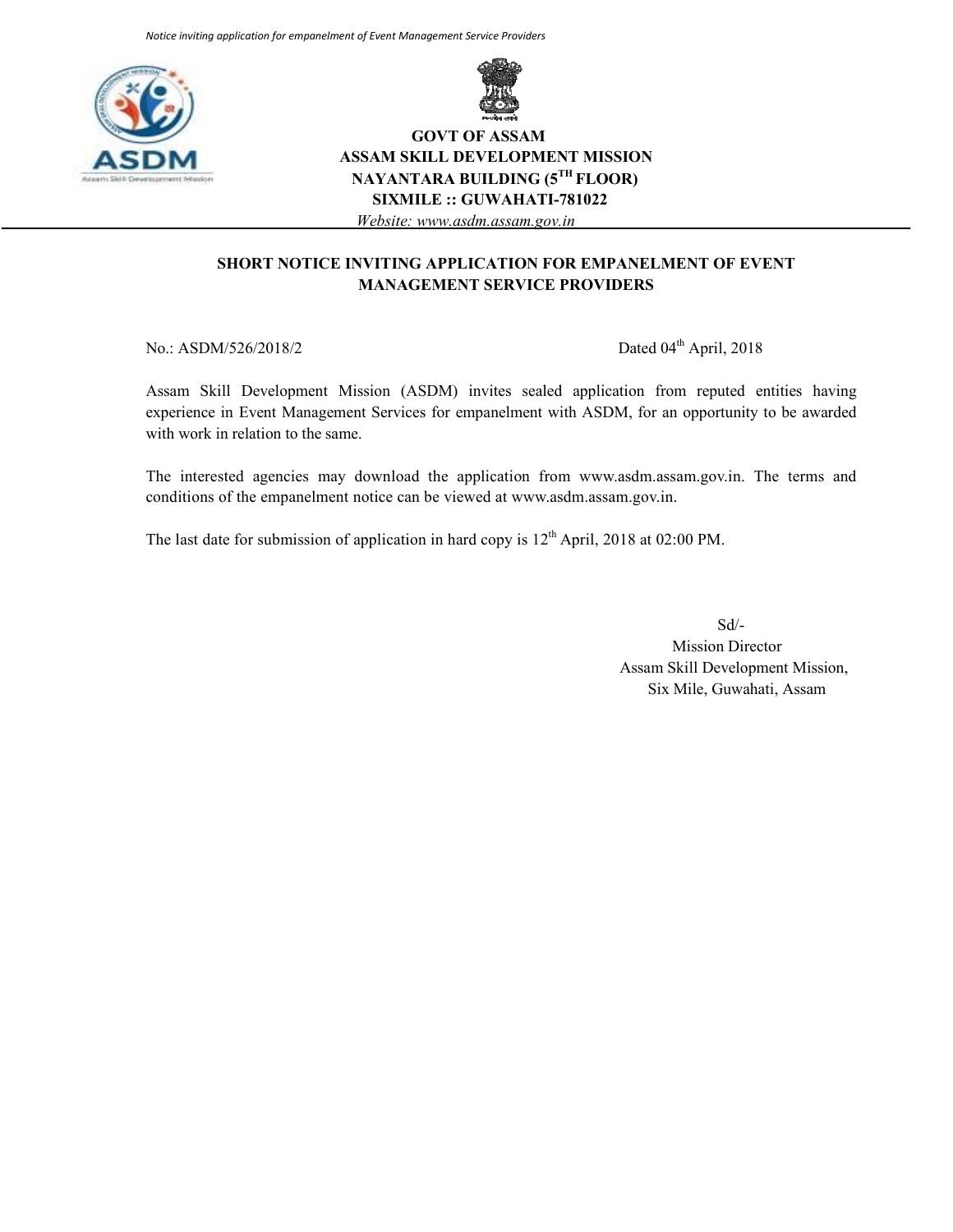



# **GOVT OF ASSAM ASSAM SKILL DEVELOPMENT MISSION NAYANTARA BUILDING (5TH FLOOR) SIXMILE :: GUWAHATI-781022**  Website: www.asdm.assam.gov.in

**NOTICE INVITING APPLICATION FOR EMPANELMENT OF EVENT MANAGEMENT SERVICE PROVIDERS** 

No.:ASDM/526/2018/1 Dated o4th April, 2018

Assam Skill Development Mission (ASDM) invites sealed application from reputed entities having experience in Event Management Services for empanelment with ASDM for an opportunity to be awarded with work in relation to the same.

#### A. **Scope of Work**:

The scope of work shall include providing LED Screens/ Walls, Videography & Photography Services, Branding of Venue including Standees & Welcome Gates, Lighting, Decoration of Venue, Dias Management, construction of Temporary Pandals, Stage, arrangement of Sound equipment etc.

#### B. **Eligibility for Empanelment**:

- a. The applicant can either be a Company registered in India, a partnership firm in India or a sole proprietorship firm in India. A proof of Incorporation should be submitted along with the application.
- b. The applicant should be registered with PWD (B), Assam. The applicant must submit copy of PWD (B) registration certificate.
- c. The application should have a place of business at Guwahati. A copy of Trade license should be provided along with the application.
- d. The applicant must have completed at least 6 projects of similar nature of works valued not less than Rs. 20.00 lakh each or at least 3 projects of individual value of Rs. 30.00 lakh, all in a Government Department/ Government Agency since  $1<sup>st</sup>$  January, 2015. The work should have been completed to the full satisfaction of the awarding authority. The date of Work Order and the Completion certificate should be after 1.1.15. The applicant must submit copy of formal work order and completion certificate in confirmation to the above experience.
- e. The applicant should have an average annual turnover of Rs. 1 Crore during last three financial years 2014-15, 2015-16 and 2016-17 and should have positive net worth in all the years under consideration. Certificate from a Chartered Accountant should be furnished as evidence in this regard.
- f. The applicant should furnish GST registration certificate, PAN Card, ESIC Registration Certificate, EPF Registration Certificate, Labour License etc.
- g. The applicant should not have been blacklisted by any institution of the Central or State government on ground of involvement of the applicant in corrupt or fraudulent practices for the last 5 years.

#### C. **Submission of Application**:

- a. The applicant may download the application from asdm.assam.gov.in.
- b. The application along with the following documents need to be submitted at ASDM: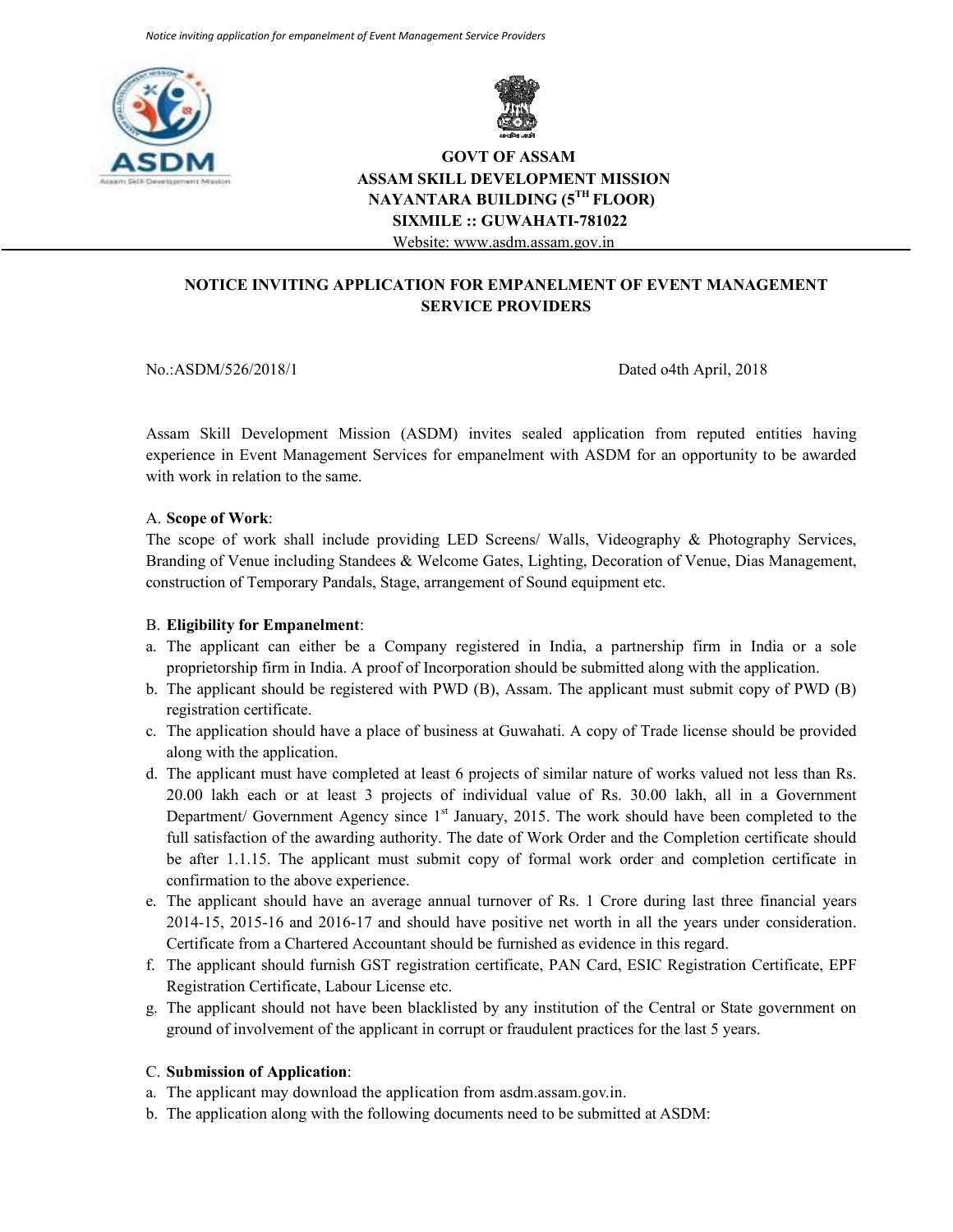- i. Application Form in Annexure I
- ii. Annexures II to IV
- iii. Eligibility Criteria Proof- PWD Registration certificate, GST Registration, PAN, Trade License, proof of Incorporation
- iv. Work Orders and Completion Certificate of Experience stated in Annexure III.
- v. Application Fee
- vi. Security Deposit
- vii. Letter of authorization/ Power of attorney/ Board Resolution for appointing an authorized signatory.
- c. The application, annexures and the supporting documents should be signed on all the pages by the applicant or his authorised representative and should be affixed with the applicant's Seal.
- d. Receipt of application: The applicants are to submit their applications in a sealed cover, in hard copy, in the office of the Mission Director, Assam Skill Development Mission, 5<sup>th</sup> Floor, Nayantara Building, Guwahati – 781022, Assam up to 2.00 PM on  $12<sup>th</sup>$  April, 2018.
- e. Scrutinizing of application: The applications will be opened on the same day at 3:00 P.M The applications will be scrutinized for compliance with the Eligibility Criteria.
- f. Empanelment of applicants: The applicants complying with the Eligibility criteria shall be empaneled with ASDM and an Empanelment Acknowledgement letter will be sent to the successful applicants.

#### D. **Allocation of Work**:

In case of requirement of services for event management by ASDM up to a limit as of Rs. 25,00,000.00 (Rupees Twenty Five Lakhs Only) or as deemed appropriate by ASDM, limited tender enquiry will be sent to at least three empanelled vendors. Final award of order will be given to the successful applicant, among the above, based on techno-commercial criteria or any other criteria, depending on case to case.

#### E. **Validity of Empanelment**:

The empanelment shall be valid for a period of 2 years. At the end of the period, application for empanelment may be invited afresh.

#### **F. Fees:**

- a. Application Fees: All applications should be submitted along with the application fees of Rs. 2000/-(Two thousand only) by way of Demand draft in favour of Assam Skill Development Mission payable at Guwahati. The fee is non-refundable.
- b. Security Deposit: The applicant has to furnish a security deposit of Rs.25000/- (Rupees Twenty Five Thousand only), along with the application. The amount should be in the form of a demand draft in favour of Assam Skill Development Mission, payable at Guwahati. The unsuccessful applicants will be refunded the Security deposit.

Sd/- Mission Director Assam Skill Development Mission, Six Mile, Guwahati, Assam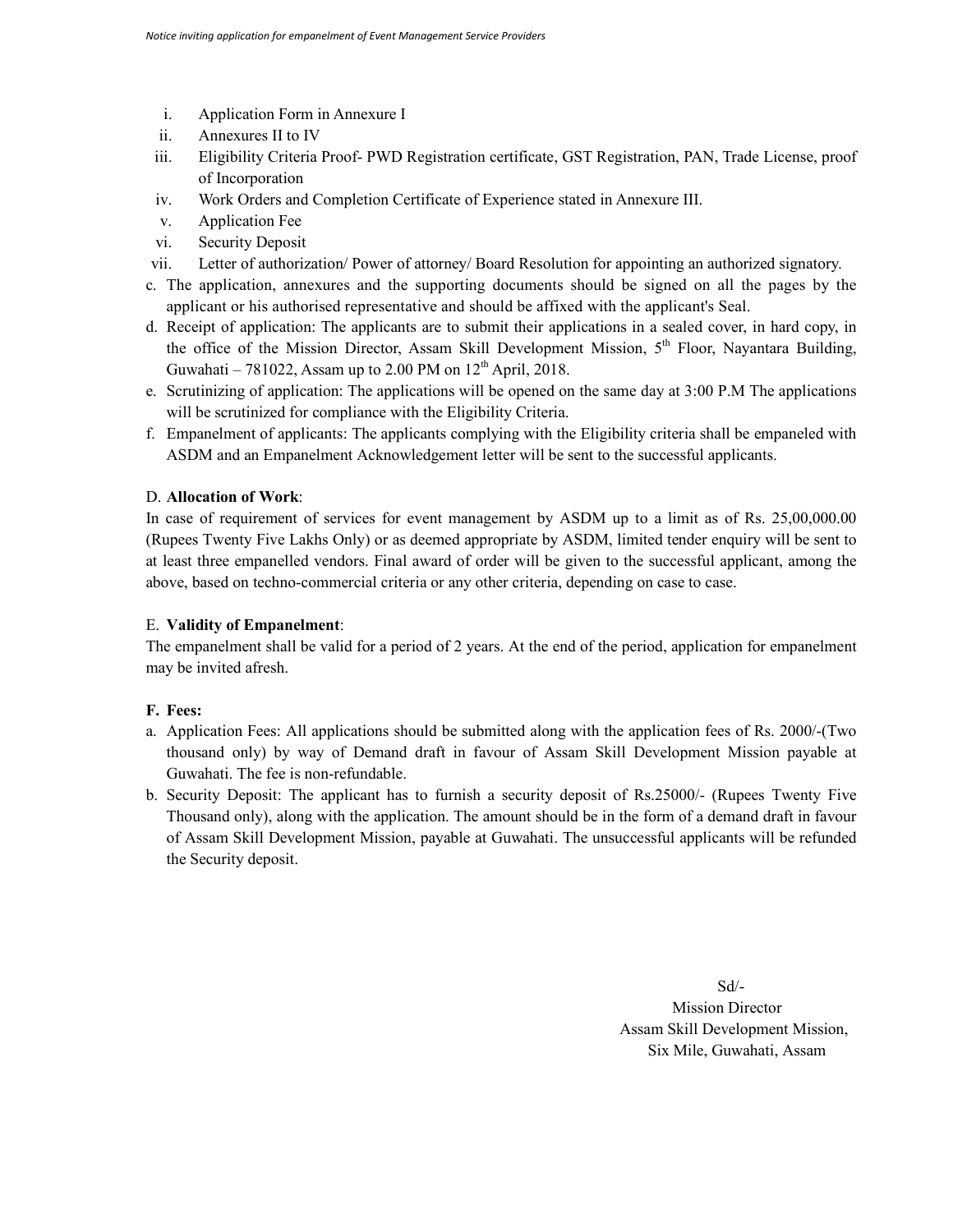## 1. **TERMS & CONDITIONS**

# **A. ASDM's Right to Accept/reject any/or All application**

ASDM reserves the right to accept any application and to annul the empanelment process and reject all applications at any time prior to registration or any time after registration, without thereby incurring any liability to the affected applicants or any obligation to inform the affected applicants of the grounds for ASDM's action.

#### **B. ASDM's right to split the contract:**

 ASDM reserves the right to split and distribute the work among the registered vendors partly or fully, in case of urgency or the quantum of work.

#### **C. ASDM's right to issue clarifications, corrigendum:**

 If any clarification is required in the Empanelment Notice and the terms and conditions of this document, a written request should be submitted to the empanelment notice inviting authority for clarification or interpretation within 3 days of the publication of this notice.

 ASDM can at any time issue clarifications, addendums or corrigendum. The same will be published in the ASDM website. The applicants are requested to regularly visit the ASDM website.

#### **D.Criteria for application Rejection/ cancellation of Empanelment:**

 The vendor's application for empanelment or the registration of the vendor's may be rejected/ cancelled on the following grounds:

- i. Any effort by an applicant/ empanelled vendor to influence ASDM's decisions on evaluation and empanelment process may result in rejection of application or cancellation of empanelment.
- ii. Applications submitted without or improper application fee and security deposit shall be rejected.
- iii. Applications which do not confirm unconditional acceptance of the empanelment process as prescribed will be rejected.
- iv. If the information provided by the applicant is found to be incorrect/ misleading at any stage/ time during the Empanelment Process or thereafter, the application shall be rejected or empanelment shall be cancelled.
- v. Applications received by ASDM after the last date prescribed for receipt of application shall be rejected.
- vi. Applications without signature of person duly authorized on required pages of the application is liable for rejection.
- vii. Applications without power of authorization and any other document consisting of adequate proof of the ability of the signatory to bind the applicant shall be rejected.
- viii.If the vendors are found, subsequent to their empanelment, not complying with any of the eligibility criteria, the empanelment shall be cancelled.

#### **E. Security Deposit:**

The Security Deposit of the unsuccessful applicants shall be returned back to the applicants.

The Security Deposit of the successful applicants shall be retained and in case of any event as mentioned below, shall be forfeited:

- i. Manipulation of rates by cartelization shall be viewed very seriously. If such a situation comes to the notice and/or there are reasons / circumstances for ASDM to believe so, the concerned vendors will be called in to give justification of rates quoted by them. If they are not able to give a proper / satisfactory justification of their quoted rates, their empanelment is liable to be cancelled and Security Deposit shall be forfeited.
- ii. If the information provided by the applicant is found to be incorrect/ misleading at any stage/ time during the Empanelment Process or thereafter, the application shall be rejected or empanelment shall be cancelled.
- iii. If a vendor does not quote for three (3) tender/ enquiries / RFQ consecutively on being asked to submit a response to a Limited Tender enquiry
- iv. If a vendor has been technically rejected 3 times consecutively in his response to a limited tender enquiry
- v. If the vendor refuses to execute the job at his quoted rates, after quoting against a Tender Enquiry
- vi. If continuous poor performance has been observed in respect of work under 2 Work Orders
- vii. Any other grounds as decided by ASDM.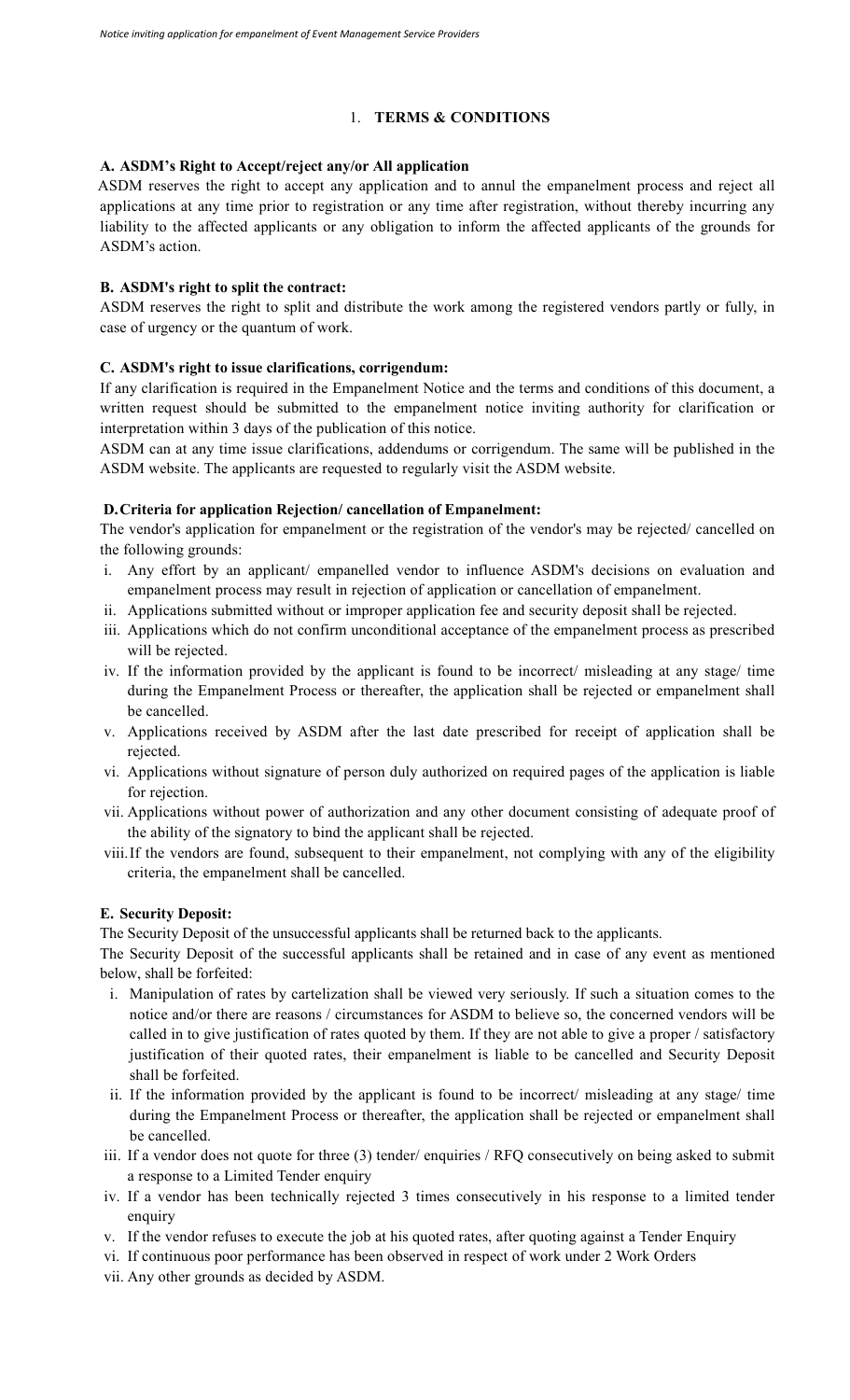Such vendors will not be considered for subsequent empanelment for a period of five years, and their Security Deposit shall be forfeited.

At the end of the empanelment tenure, the Security Deposit of the applicants shall be returned.

## **F. Governing Law:**

The document and contract shall be governed by and interpreted in accordance with the laws of India.

#### **G. Other Conditions**

- i. The vendor's performance on the job will be constantly monitored for quality, commitment to timelines mentioned in tender enquiry, adherence to the Safety Regulations, Labour/ Statutory regulations, Conduct / Discipline etc., while executing jobs. Any deviations from stated conditions can lead to appropriate deterrent action as deemed fit by ASDM.
- ii. ASDM reserves the exclusive right and absolute discretion to call for open tenders for any specialized job or otherwise it deems fit, even during the validity of the empanelment period.
- iii. Successful empanelment by ASDM is no guarantee of any future award.
- iv. The other conditions of Contract like delivery timelines, payment milestones, Service Level Agreements, penalties, liquidated damages, etc. will be specific to each order and will be decided on a case to case basis.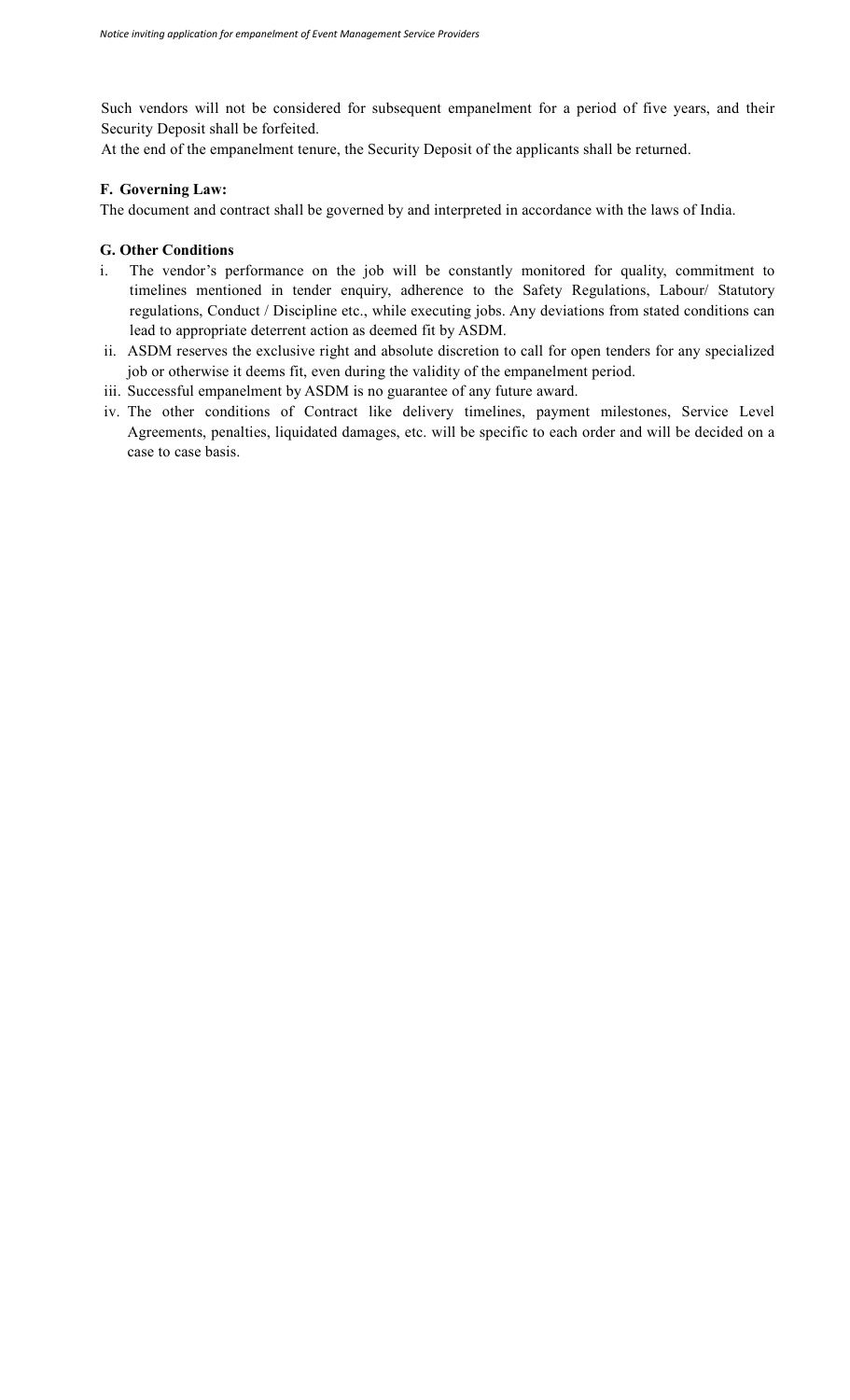# **Annexure I: Application Format for Vendor Registration**

| 1.        | Name of the Applicant:                                                                                                                                           |
|-----------|------------------------------------------------------------------------------------------------------------------------------------------------------------------|
| 2.        | Type of Organization (tick the appropriate box): Proprietary/ Partnership Firm/ Company                                                                          |
| 3.        | Address of Office in Assam:                                                                                                                                      |
| 4.        | Telephone/ Fax No.:                                                                                                                                              |
| 5.        | Email:                                                                                                                                                           |
| 6.        | Web site (if any):<br><u> 1989 - Johann John Stein, mars an deus Amerikaansk ferhand (</u>                                                                       |
| 7.        | Date of Establishment:<br><u> 1989 - Johann Barbara, martxa amerikan bashkar (</u>                                                                               |
| 8.        | Name of Directors /Proprietor / Partners with designation, Phone no. & email                                                                                     |
| i.        | <u> 1989 - Johann Barn, mars ar breithinn ar breithinn ar breithinn ar breithinn ar breithinn ar breithinn ar br</u>                                             |
| ii.       | <u> 1980 - Johann Barn, mars ann an t-Amhain Aonaich an t-Aonaich an t-Aonaich ann an t-Aonaich ann an t-Aonaich</u>                                             |
| iii.      | <u> 1989 - Johann Barbara, martxa alemaniar amerikan a</u>                                                                                                       |
| 9.        | Name of Single Point of Contact (SPOC):<br><u> 1989 - Johann Barn, mars ann an t-Amhain an t-Amhain an t-Amhain an t-Amhain an t-Amhain an t-Amhain an t-Amh</u> |
| 10.       | Phone no. & email of SPOC                                                                                                                                        |
| 11.       | No of Employees:<br><u> 1989 - Johann Barbara, martxa alemaniar arg</u>                                                                                          |
| 12.<br>i. | Commercial Information Registration (Enclose Copy)<br>GST No.                                                                                                    |
|           | ii. PAN                                                                                                                                                          |
|           | iii. Registration No. with PWD (B):                                                                                                                              |
| 13.       | Details of Application fee:                                                                                                                                      |
|           | D.D. No. :                                                                                                                                                       |
|           |                                                                                                                                                                  |
| 14.       | Details of Security Deposit:                                                                                                                                     |
|           | D.D. No. :<br>Date:                                                                                                                                              |
| Bank:     |                                                                                                                                                                  |

# **DECLARATION BY VENDOR**

We confirm that

- 1. No employee or direct relation of any employee of ASDM is in any way connected as Partner /Shareholder/Director/Advisor/Consultant/Employee etc. with our firm
- 2. We declare that by participation in the empanelment process, we have no conflict of interest.
- 3. We hereby declare that our application is made in good faith, without collusion or fraud and the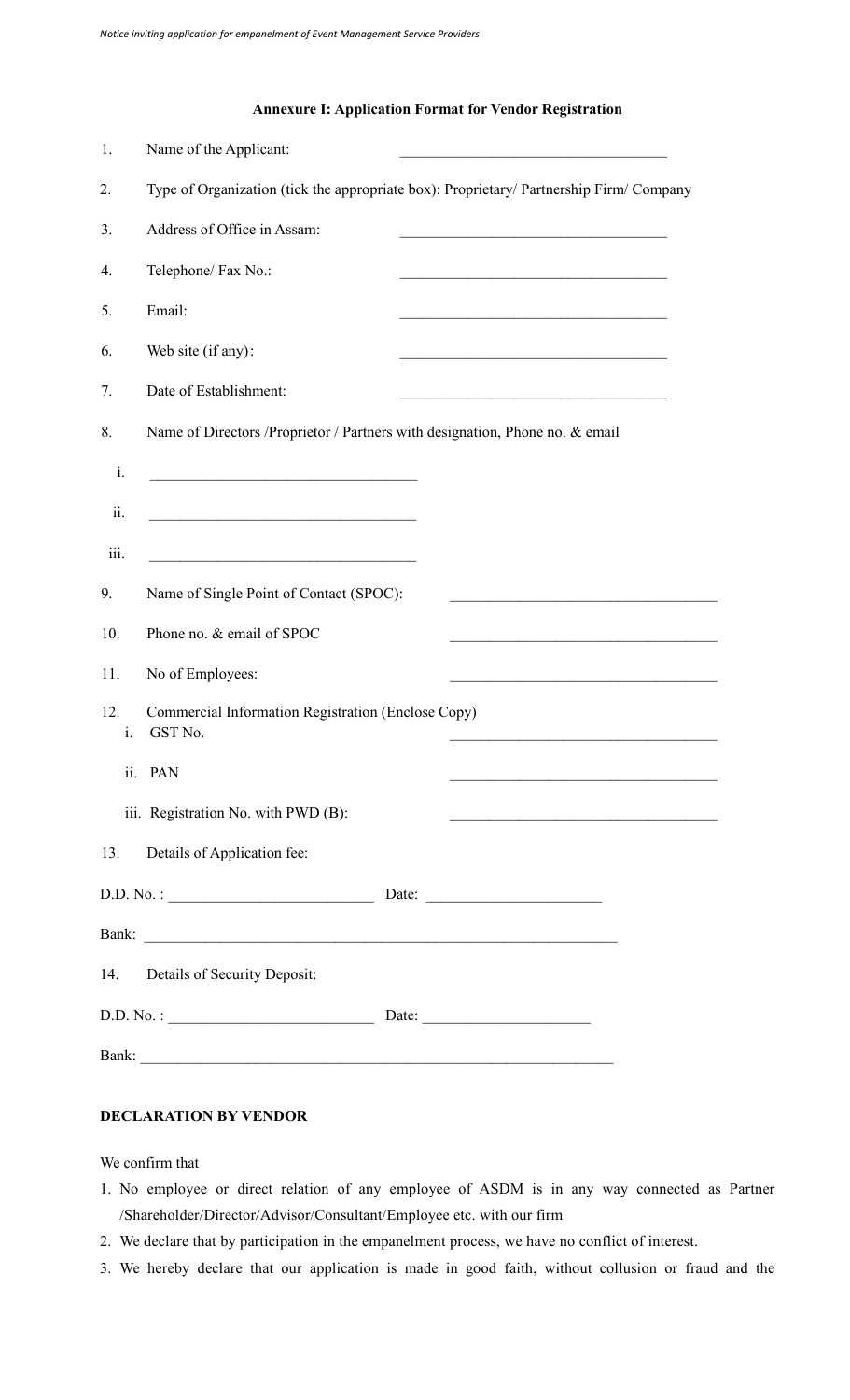information contained in the application is true and correct to the best of our knowledge and belief.

4. We agree to all the terms and conditions of the Empanelment notice and shall abide by all the terms and conditions of the Work Order, in case the same is awarded to us.

Yours faithfully,

(Signature of the Applicant/ Authorised Signatory) Designation Seal Date: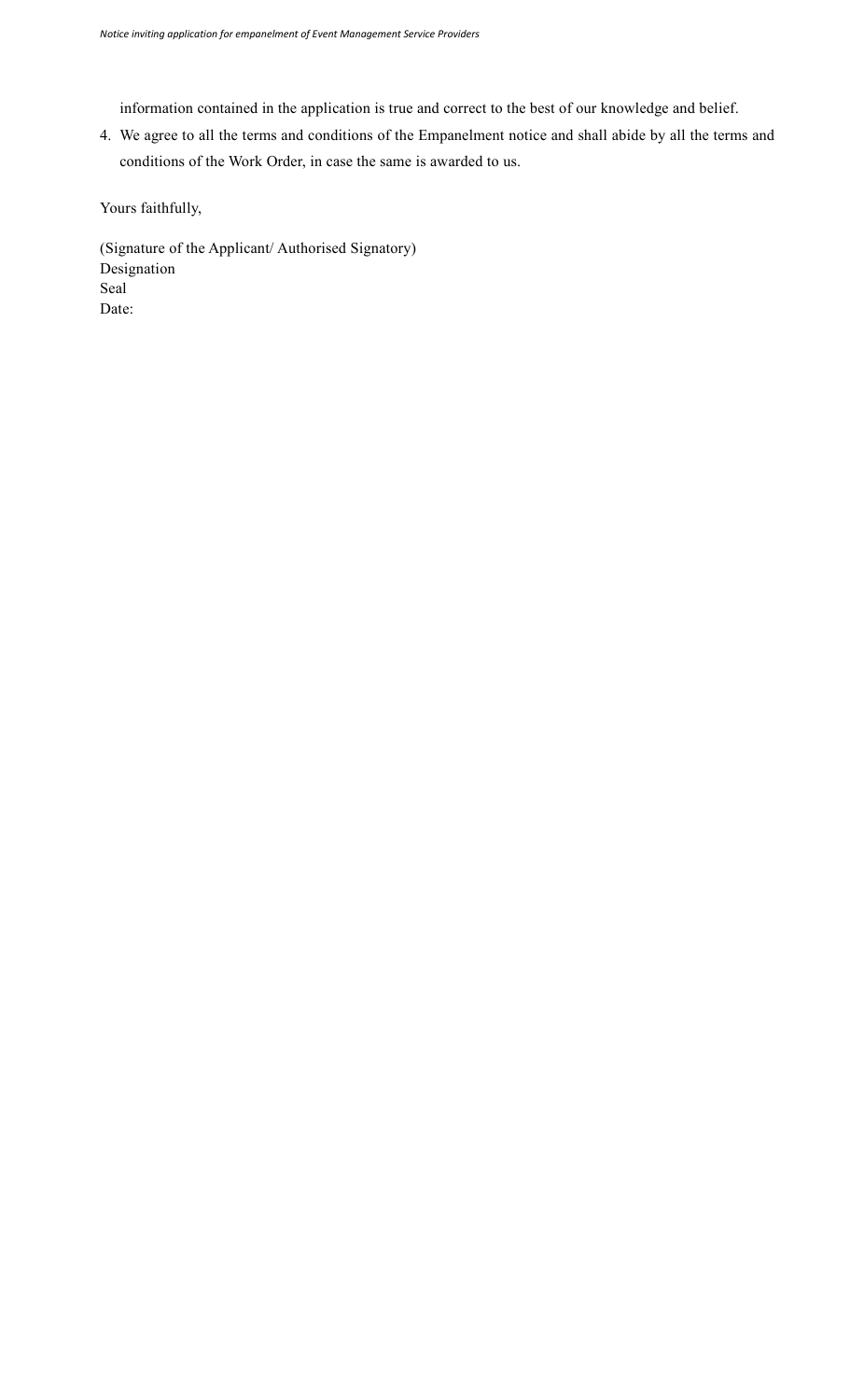# **Annexure II: Financial Details**

# *Declaration to be submitted under the signature of Chartered Accountant on Letterhead* **To whomsoever it may concern**

| <b>On</b> | the | basis | of audited financial                                                                           |  | statements, we hereby |        | certify | that |
|-----------|-----|-------|------------------------------------------------------------------------------------------------|--|-----------------------|--------|---------|------|
|           |     |       |                                                                                                |  | registered            | office |         | at   |
|           |     |       |                                                                                                |  |                       |        |         |      |
|           |     |       | last three financial years starting from FY 2014-15, 2015-16 and 2016-2017 as mentioned below: |  |                       |        |         |      |

| S.NO   | <b>Financial Year</b> | <b>Average Annual Turnover</b> | Net Worth (Rs.) |
|--------|-----------------------|--------------------------------|-----------------|
|        | 2016-17               |                                |                 |
| ↑<br>∠ | $2015 - 16$           |                                |                 |
| ◠      | 2014-15               |                                |                 |

Signature

Chartered Accountant firm Membership No Contact Seal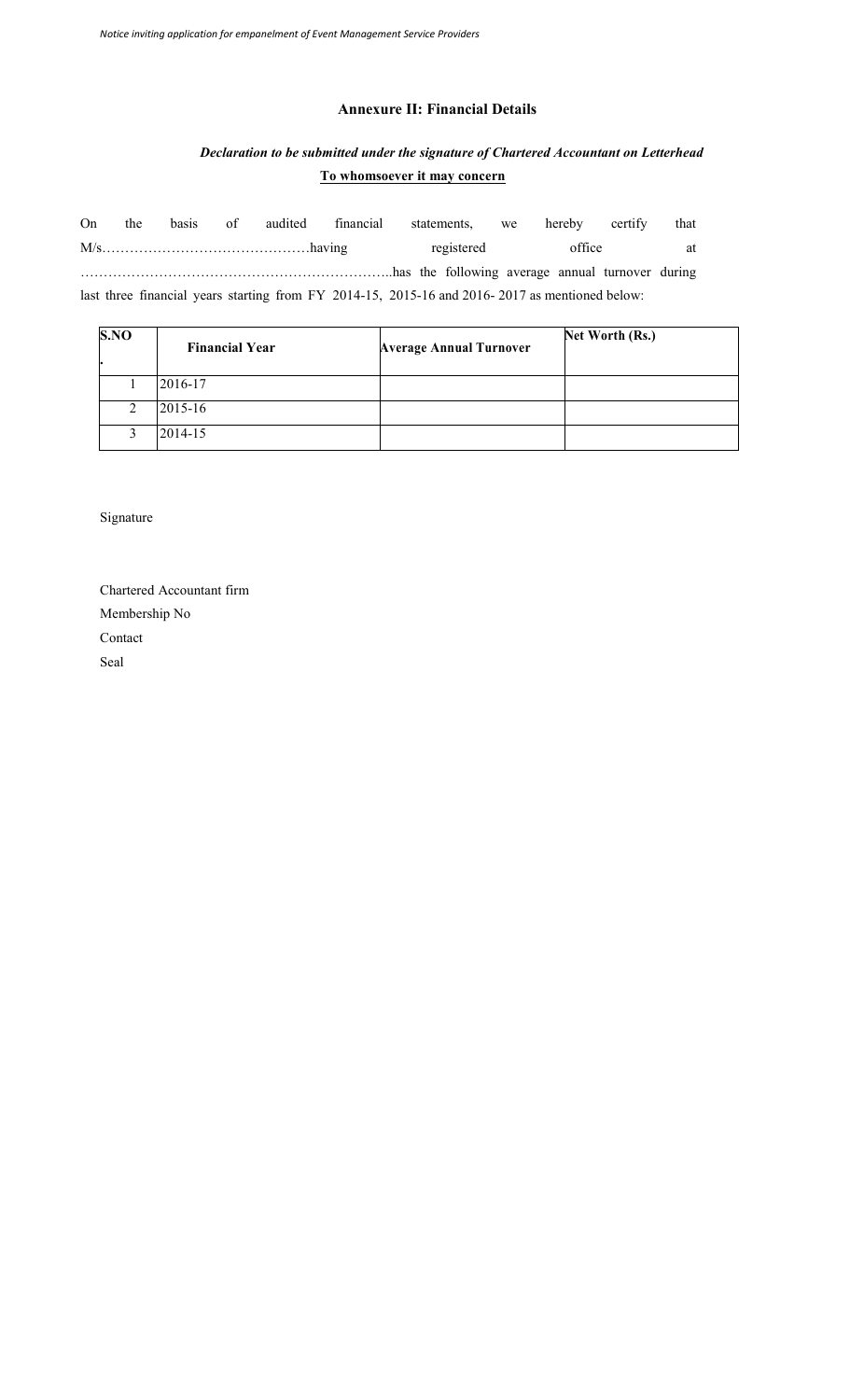| $\dot{\mathbf{z}}$ | Client | Scope of Work | Date of Work Order Date of completion Value of Work |  |  |
|--------------------|--------|---------------|-----------------------------------------------------|--|--|
|                    |        |               |                                                     |  |  |
|                    |        |               |                                                     |  |  |
| ↶                  |        |               |                                                     |  |  |
|                    |        |               |                                                     |  |  |
| $\sigma$           |        |               |                                                     |  |  |
|                    |        |               |                                                     |  |  |
| r                  |        |               |                                                     |  |  |

# Annexure III: Experience Profile **Annexure III: Experience Profile**

Yours faithfully, Yours faithfully,

(Signature of the Authorised Signatory) Designation Seal<br>Date: